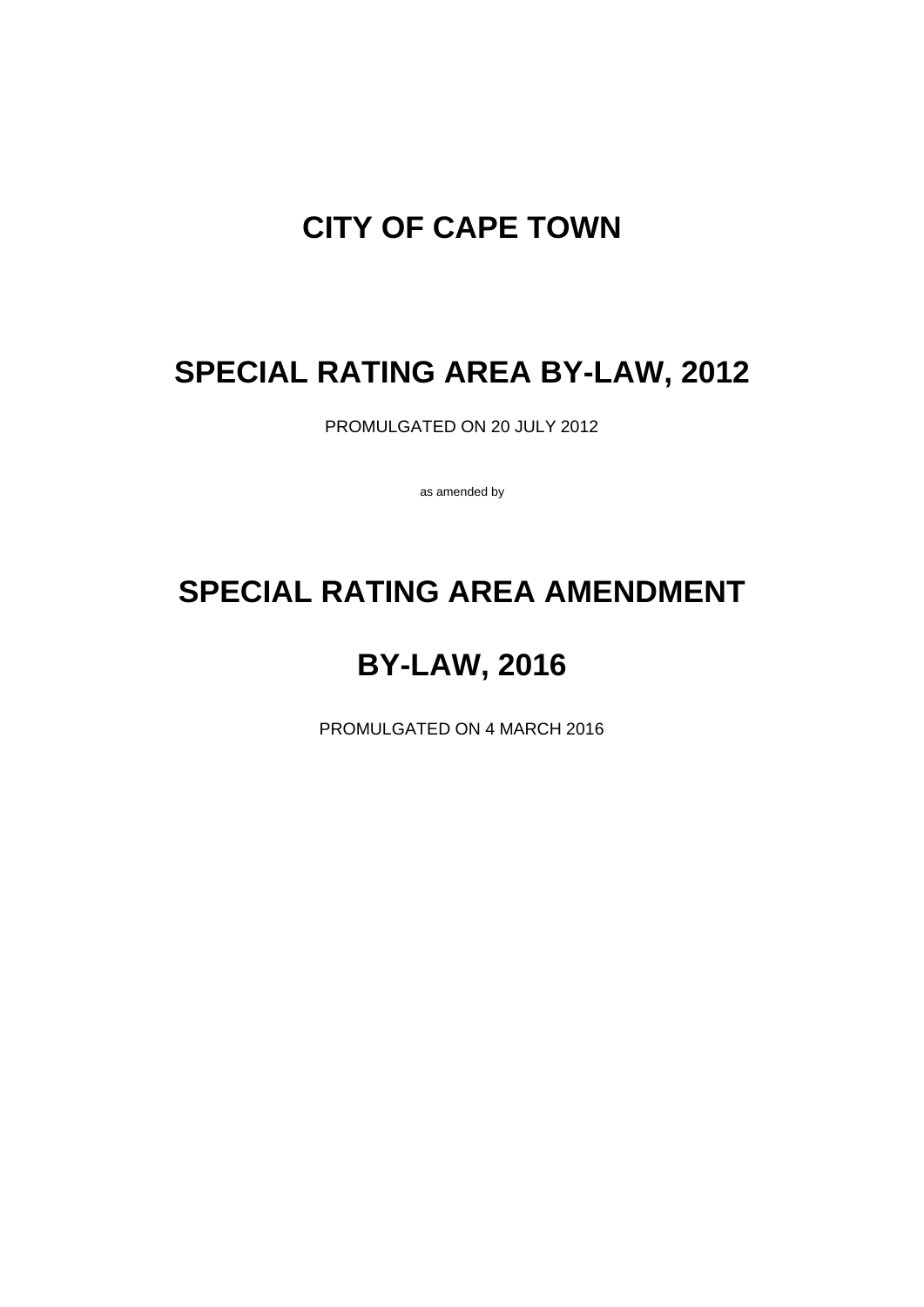#### **INDEX**

### **CHAPTER 1**

### **ESTABLISHMENT OF SPECIAL RATING AREAS**

| 3. |  |
|----|--|
| 4. |  |
|    |  |
| 6. |  |
| 7. |  |
| 8. |  |
| 9. |  |

#### **CHAPTER 2 SPECIAL RATING AREAS - STRUCTURES AND FINANCES**

| 11. Establishment, composition, powers and duties of management body |  |
|----------------------------------------------------------------------|--|
|                                                                      |  |
|                                                                      |  |

#### **CHAPTER 3**

#### **AMENDMENT TO THE BUSINESS PLAN AND EXTENSION OF THE SRA TERM**

#### **CHAPTER 4 DISSOLUTION OF SPECIAL RATING AREAS**

| 16. |  |  |  |  |
|-----|--|--|--|--|
|-----|--|--|--|--|

#### **CHAPTER 5 MISCELLANEOUS PROVISIONS**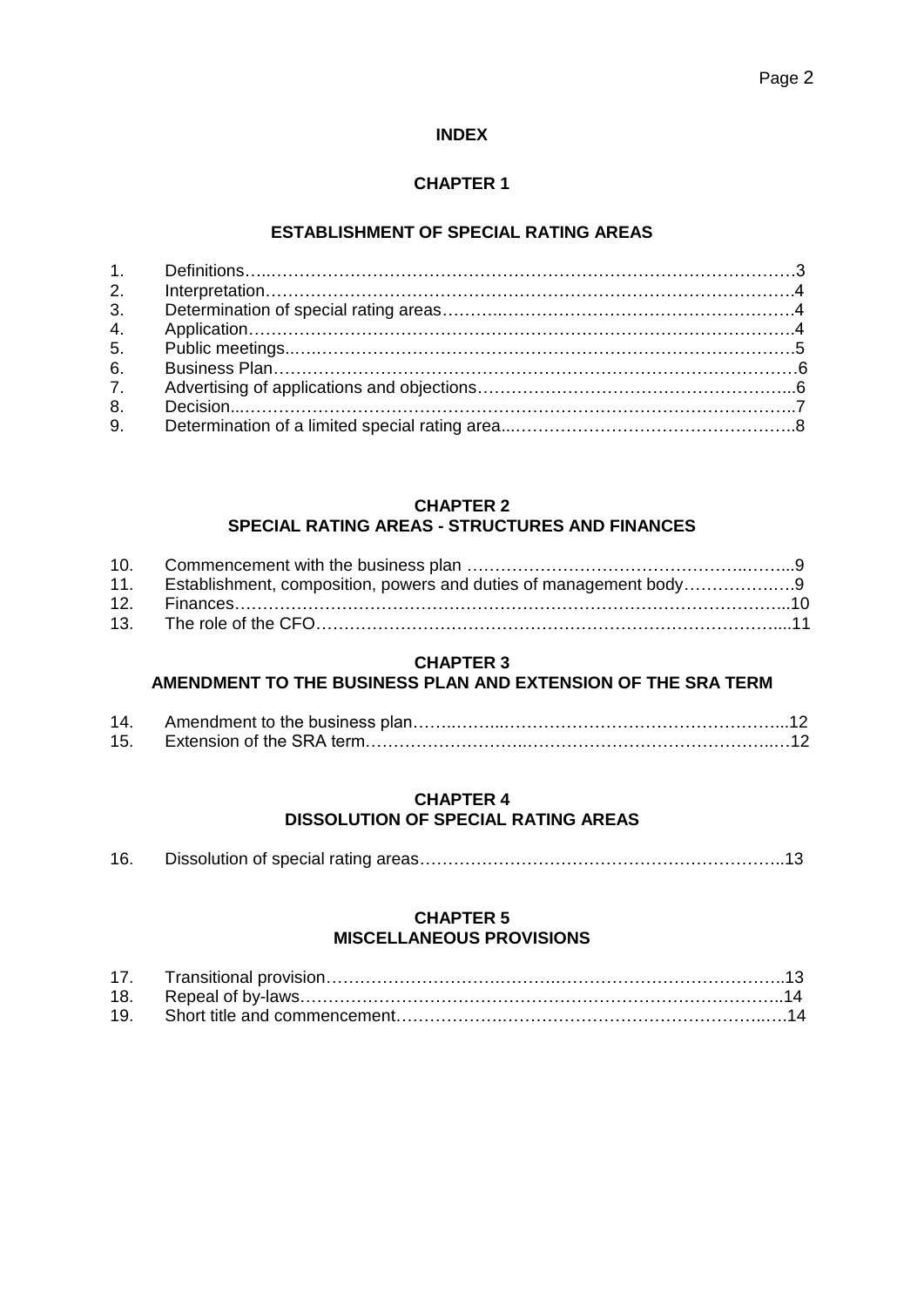#### **CITY OF CAPE TOWN**

#### **SPECIAL RATING AREA BY-LAW**

**To provide for the establishment of special rating areas; to provide for additional rates; and to provide for matters incidental thereto.**

**BE IT ENACTED** by the City of Cape Town as follows:-

#### *CHAPTER 1*

#### *ESTABLISHMENT OF SPECIAL RATING AREAS*

#### **1. DEFINITIONS**

In this By-law words or expressions shall bear the meaning assigned to them and, unless the context otherwise indicates –

*"additional rate"* means an additional rate contemplated in sections 19(1)(d) and 22(1)(b) of the Property Rates Act and in section 12(2) of this By-law;

*"***applicant***"* means any owner who makes an application for the determination of a special rating area in accordance with the provisions of Chapter 1, or if a management body is established in terms of section 11, any reference to *"the Applicant"* means the management body;

[substituted by s 1(1) of the Special Rating Area Amendment By-Law, 2016]

*"business plan"* means a motivation report, implementation plan and term budget as contemplated in section 6;

*"CFO"* means the Chief Financial Officer of the City, or his or her nominee;

*"City"* means the City of Cape Town established by Provincial Notice No. 479 of 2000 in terms of section 12 of the Local Government: Municipal Structures Act, 1998 (Act No. 117 of 1998);

**"Companies Act"** means the Companies Act, 2008 (Act No. 71 of 2008);

[substituted by s 1(2) of the Special Rating Area Amendment By-Law, 2016]

*"Council"* means the Council of the City;

*"limited special rating area"* means a limited special rating area approved by the Council in terms of section 9;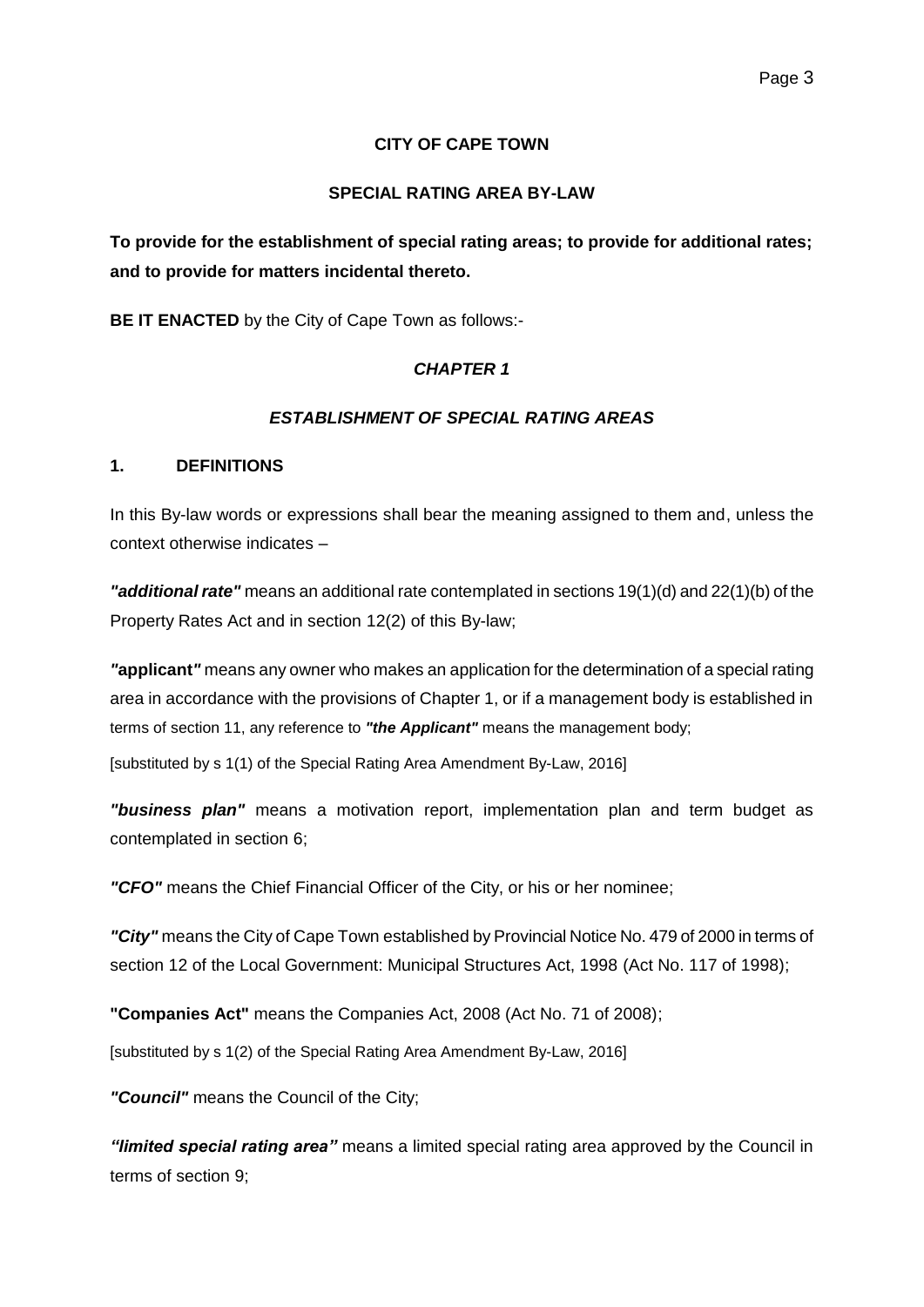*"majority"* means the majority of property owners contemplated in section 22 of the Property Rates Act and as may be amplified in the Policy;

[substituted by s 1(3) of the Special Rating Area Amendment By-Law, 2016]

*"management body"* means the management body of a special rating area to be established in accordance with the provisions of section 11;

#### *"motivation report"*

[deleted by s 1(4) of the Special Rating Area Amendment By-Law, 2016]

*"owner"* has the meaning assigned to it in section 1 of the Property Rates Act;

*"Policy"* means the Policy for the determination of special rating areas, or any other policy adopted by the Council in relation to special rating areas, as in force from time to time;

*"Property Rates Act"* means the Local Government: Municipal Property Rates Act, 2004 (Act No. 6 of 2004);

*"rateable property"* has the meaning assigned to it in section 1 of the Property Rates Act;

*"special rating area"* means a special rating area approved by the Council in accordance with the provisions of section 22 of the Property Rates Act and section 8 of this By-law;

*"term budget"* means the budget of the management body contemplated in section 6 of this Bylaw.

#### **2. INTERPRETATION**

In the event of any conflict with the Afrikaans or isiXhosa texts the English text prevails.

#### **3. DETERMINATION OF SPECIAL RATING AREAS**

The City may by resolution of the Council determine special rating areas in accordance with the provisions of section 22 of the Property Rates Act.

#### **4. APPLICATION**

(1) Any owner located within the area of jurisdiction of the City and who owns property within the proposed special rating area, may lodge an application to the Council for the determination of a special rating area.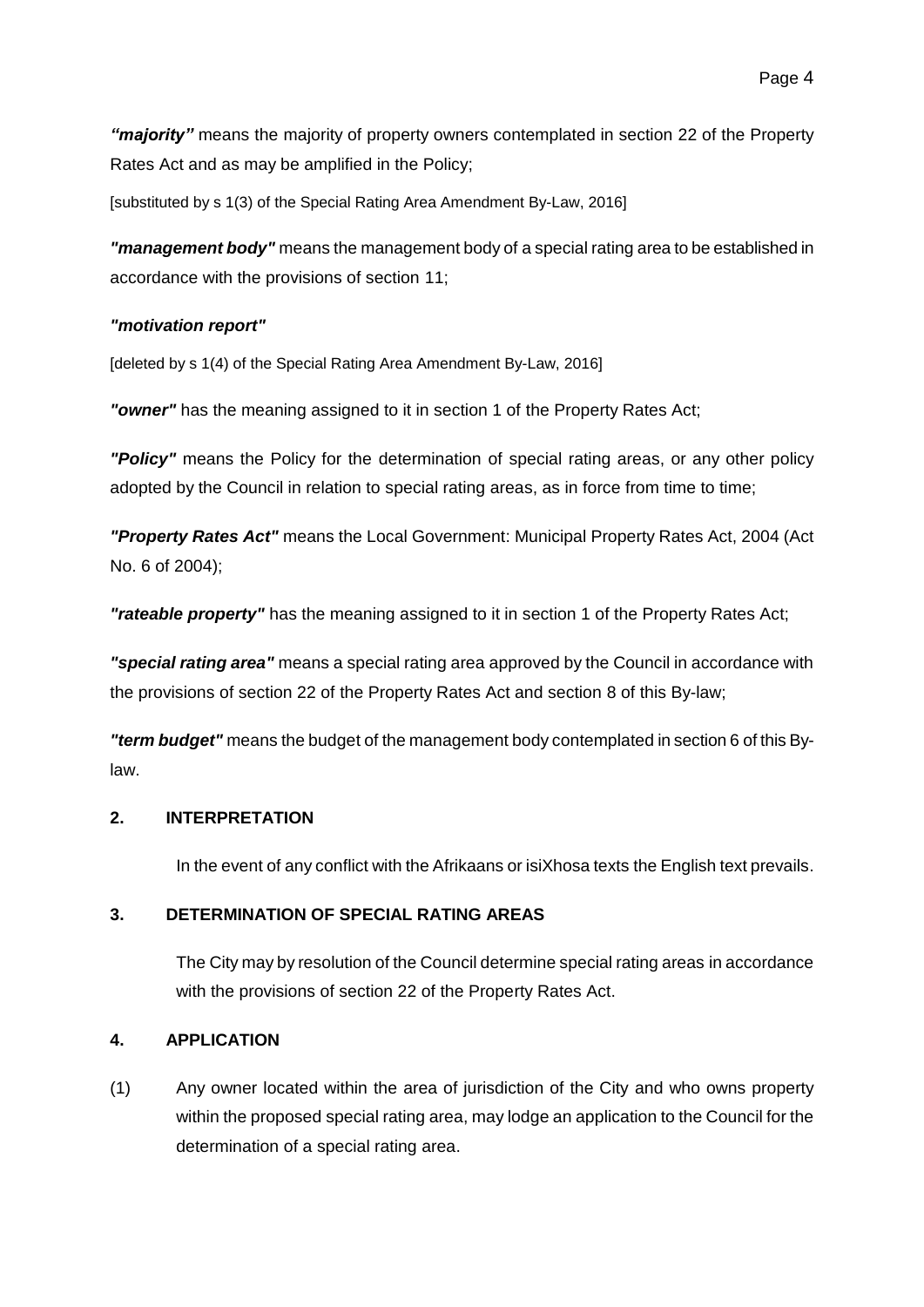- (2) All costs incurred by the applicant in respect of the establishment of a special rating area shall be for his or her own account, provided that after implementation of the business plan the management body may reimburse the applicant for some or all of those costs.
- (3) Any application contemplated in subsection (1) must
	- (a) be in writing and be in the form as the CFO may determine;
	- (b) be submitted not more than nine months after the date on which the public meeting referred to in section 5 is held, or if a second public meeting is held as provided for in section 6(2), nine months after the date of the second public meeting;
	- (c) be accompanied by
		- (i) the business plan;
		- (ii) the written consent of the majority of the property owners or any other person mandated by the property owner in writing in the proposed special rating area who will be liable for paying the additional rate, in a form determined by the CFO;
		- (iii) payment of such fee as the Council may determine.

# **5. PUBLIC MEETINGS**

- (1) An application for the determination of a special rating area must be preceded by the holding of a public meeting.
- (2) The purpose of the public meeting is to enable the applicant to consult with those owners within the proposed special rating area with regard to the proposed boundaries of the area and the proposed improvement or upgrading of the area.
- (3) Prior to the holding of the public meeting, the applicant must
	- (a) give notice in a manner approved by the CFO in terms of this By-law to all owners of rateable property, who will be liable for payment of the additional rate, of the applicant's intention to apply for the determination of a special rating area;
	- (b) in the notice referred to in subsection (3)(a), give notice of a public meeting, which notice must –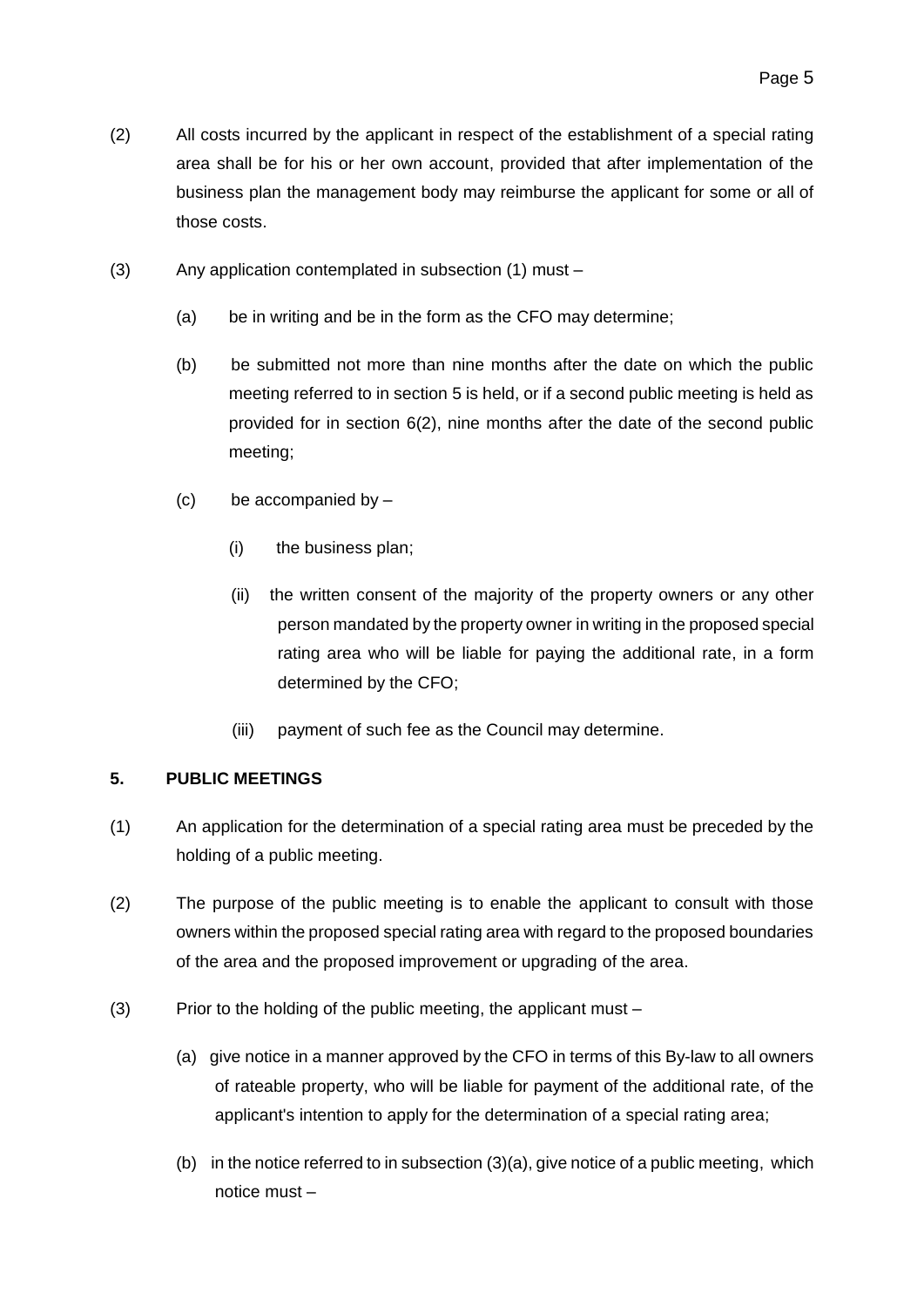- (i) state the purpose of such meeting; and
- (ii) contain details of the place, date and time when such meeting is to be held.
- (4) The public meeting must be held not less than seven days and not more than 30 days after the date of the notice referred to in subsection (3)(a).

[substituted by s. 2 of the Special Rating Area Amendment By-Law, 2016]

- (5) The public meeting must be held at such place, date and time as stated in the notice, provided that it must be held at a place which is within the boundaries of the proposed special rating area unless the CFO approves another venue in writing before the public meeting is held.
- (6) The public meeting must be chaired by a suitably qualified and experienced person appointed by the CFO.
- $(7)$  Interested persons must, at the public meeting, be
	- (a) furnished with all relevant information relating to the proposed special rating area, including the information to be set out in the business plan; and
	- (b) given an opportunity to ask questions, express their views and make representations.

#### **6. BUSINESS PLAN**

- (1) Any application for the establishment of a special rating area must include a motivation report, an implementation plan and a term budget covering a period commencing on 1 July of a year and ending on 30 June of the fifth year, or covering such lesser period as may be determined by the CFO.
- (2) If the motivation report, the implementation plan or the term budget is materially amended, as determined by the CFO, after the public meeting referred to in section 5, the applicant must call a second public meeting for approval of the special rating area as amended.
- (3) The provisions of section 5 apply with the necessary changes to the second public meeting.

# **7. ADVERTISING OF APPLICATION AND OBJECTIONS**

(1) The applicant must within 14 days after the application is lodged in accordance with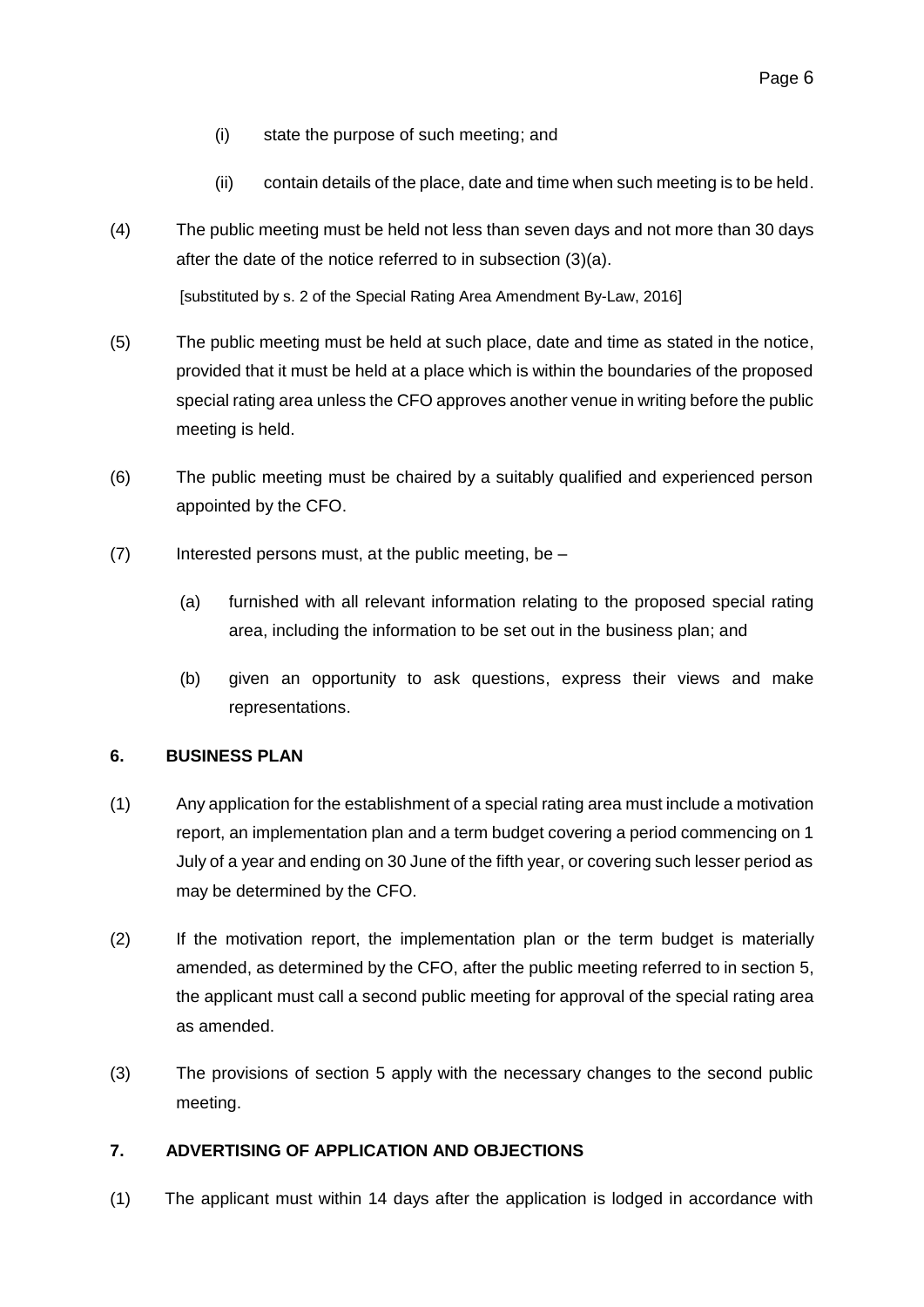section 4, or within such further period which the CFO may approve –

- (a) cause a notice of the application to be published in a manner approved by the CFO; and
- (b) either before or up to seven days after the date of publication of the notice referred to in subsection (1)(a), give written notice of the application to all owners within the proposed special rating area, who will be liable for payment of the additional rate, such notice to be given by pre-paid registered post, hand delivery or in any other manner approved of in writing by the CFO.

[substituted by s. 3 of the Special Rating Area Amendment By-Law, 2016]

- (2) Every notice contemplated in terms of subsection (1) must state that written objections to the determination of a special rating area or the provisions of the business plan may be lodged with the Council by a date specified in the notice, which shall not be less than 30 days after the date of publication in terms of subsection (1)(a), and must state where the documentation specified in subsection (5) will be available for inspection.
- (3) Any owner of rateable property who will be liable for paying the additional rate may submit written objections to the determination of the special rating area or business plan, which objections must be received by the Council not later than the date stipulated in the notice referred to in subsection (1).
- (4) An applicant and any objector to the application who owns property within the proposed special rating area may make oral representations which will be recorded in writing for submission to Council.
- (5) The application, including the business plan and all objections must be available for inspection at the offices of the City and at a venue determined by the CFO within the proposed special rating area, for the period referred to in subsection (2).

#### **8. DECISION**

- (1) After the provisions of sections 4 to 7 have been complied with, the Council must, at a meeting of the Council after the last date for the submission of objections in accordance with section  $7(2)$ , consider the application and  $-$ 
	- (a) determine a special rating area which must be implemented in accordance with the business plan;
	- (b) determine a special rating area with such amendments or conditions as the Council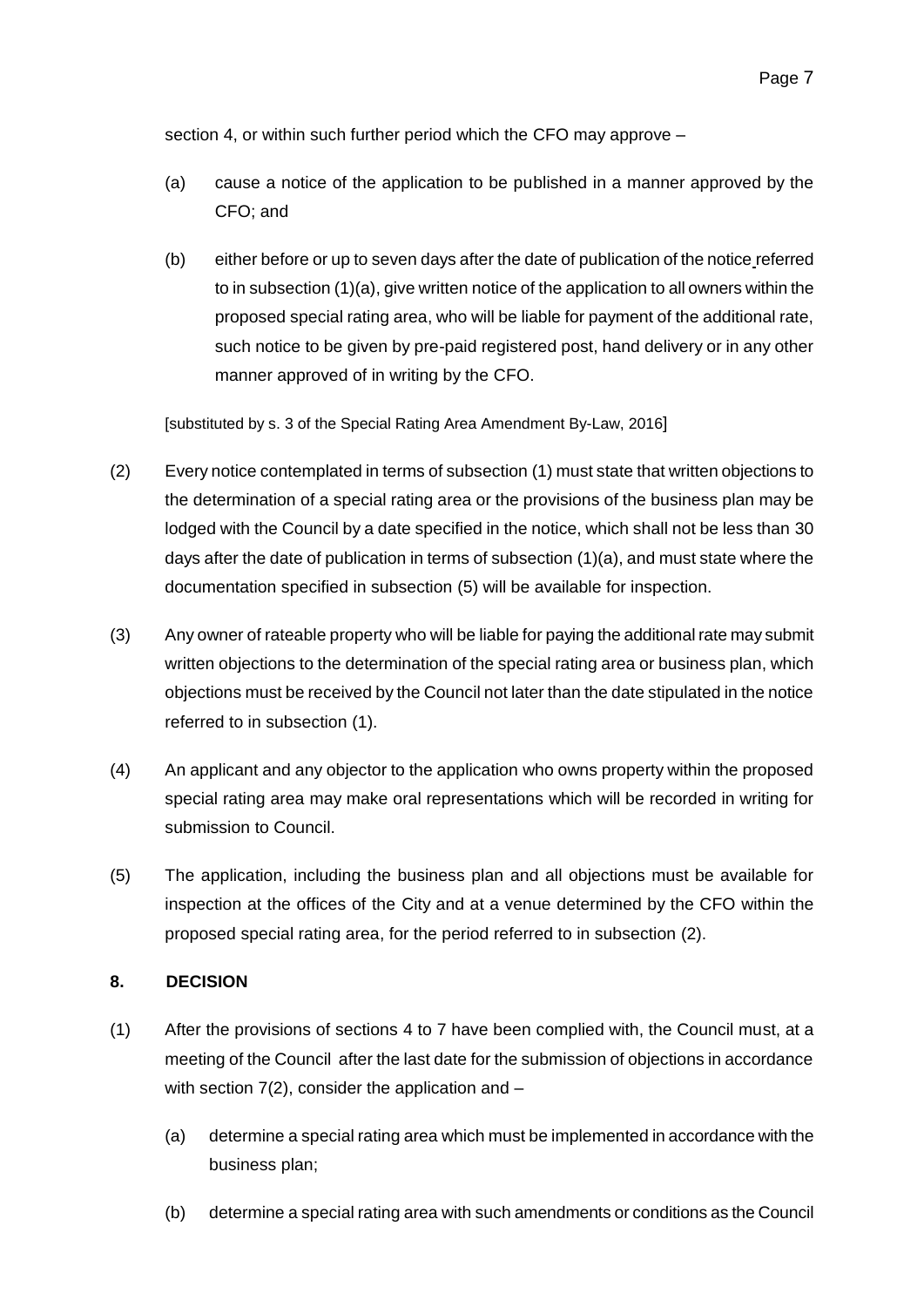considers to be in the public interest;

- (c) determine a special rating area in respect of a limited area in terms of section 9;
- (d) refuse the application, in which event the Council must, within 30 days, furnish the applicant with written reasons for not approving the determination of a special rating area; or
- (e) refer the application back to the applicant for amendment in such manner as the Council may direct.
- (2) If an application is refused by the Council in accordance with the provisions of subsection (1)(d) or referred back to the applicant in accordance with the provisions of subsection (1)(e), the applicant may, within six months of the Council's decision, re-apply to the Council for the determination of the special rating area, provided that such re-application has been appropriately amended in the light of the reasons for refusal or referral, as the case may be.
- (3) If the business plan is amended in any material respect at any time before the determination, the Council may require that the application be re-advertised in accordance with the provisions of section 7, with the necessary changes.

#### **9. DETERMINATION OF A LIMITED SPECIAL RATING AREA**

If an application in terms of section 4 is not accompanied by the majority of the property owners or any other person mandated by the property owner in writing in the proposed special rating area required by section  $4(3)(c)$ , but the applicant can demonstrate to the satisfaction of the Council, that –

- (a) there are such confirmations from owners of rateable properties in a limited geographical area within the proposed special rating area that would meet the requirements of section 4(3)(c) if they were to be applied to that area; and
- (b) the level of services to be provided will not be reduced and the budget will be reduced accordingly as a result of the provision of those services in the limited area alone, as compared to the provision of those services in the whole of the proposed special rating area,

then the Council may, subject to the other requirements of this By-law, determine a limited special rating area.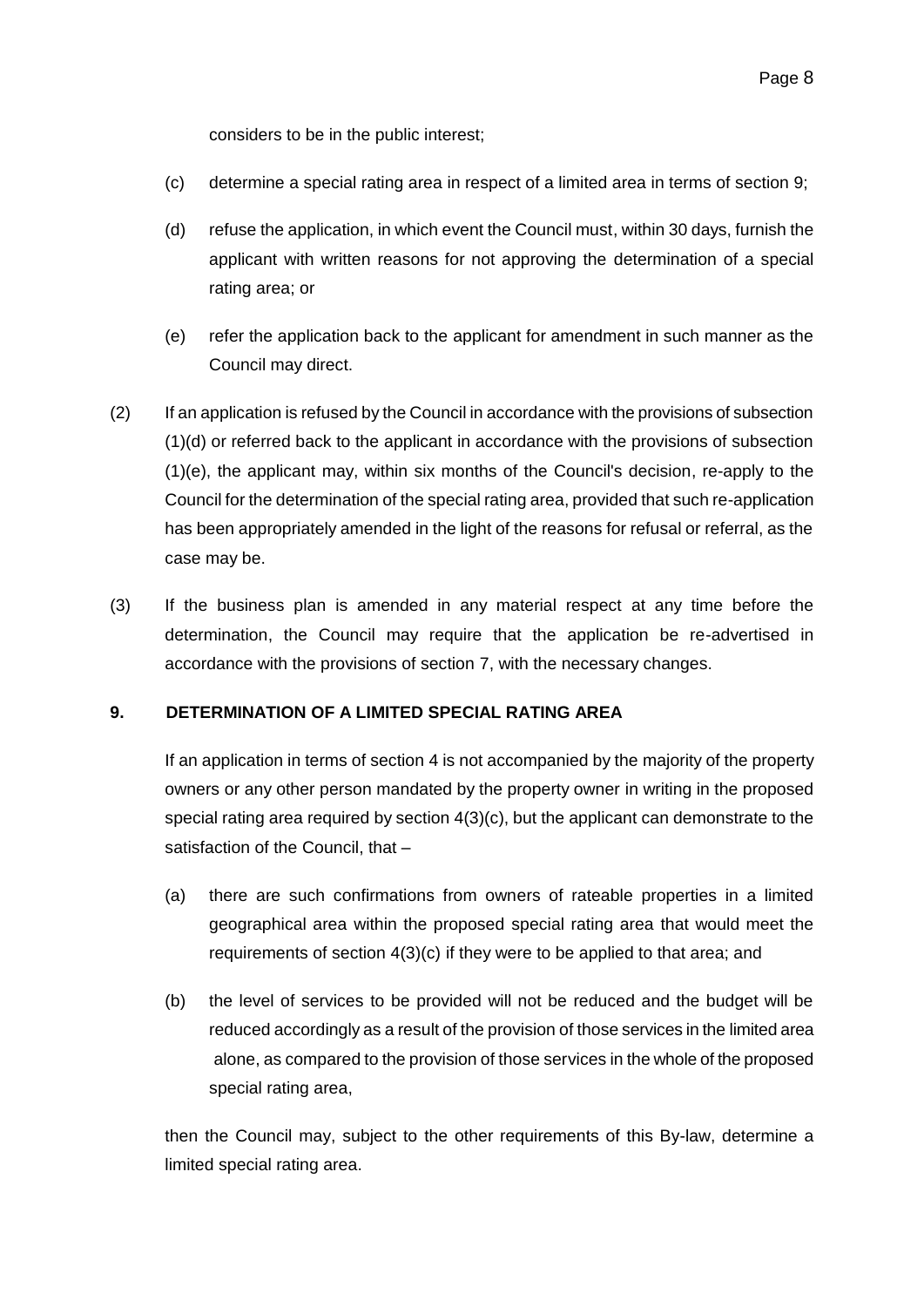#### *CHAPTER 2*

#### *SPECIAL RATING AREAS – STRUCTURES AND FINANCES*

#### **10. COMMENCEMENT WITH THE BUSINESS PLAN**

Once the Council has approved the establishment of the special rating area, the business plan may only be implemented after the management body has been established in accordance with section 11.

# **11. ESTABLISHMENT, COMPOSITION, POWERS AND DUTIES OF MANAGEMENT BODY**

- (1) The applicant must cause to be established a management body for the purposes of implementing the provisions of the business plan.
- (2) The management body must be a non-profit company incorporated in accordance with the provisions of the Companies Act.

[substituted by s. 4(1) of the Special Rating Area Amendment By-Law, 2016]

- (3) The City shall monitor compliance by the management body with the applicable provisions of this By-law, any guidelines or policies adopted by the City and any agreements entered into with the management body and the City.
- (4) Every sub-council, having full or partial jurisdiction over a special rating area, must, nominate one councilor as an observer and one other councillor as an alternate observer of the management body.

[substituted by s. 4(2) of the Special Rating Area Amendment By-Law, 2016]

(4A) The Executive Mayor of the City shall, after receiving sub-council nominations, appoint one or two Councillor(s) and one alternate Councillor for each Councillor appointed as observer, to serve on the board of the management body.

[Insertion of Sub-s (4A) by s. 4(3) of the Special Rating Area Amendment By-Law, 2016]

(5) Employees of the City may not serve on the management body as representatives of the City in any capacity.

[substituted by s. 4(4) of the Special Rating Area Amendment By-Law, 2016]

(5A) Any Councillor appointed by the Executive Mayor in terms of subsection (4A) must - (a) not have all the powers and duties of directors of companies as set out in the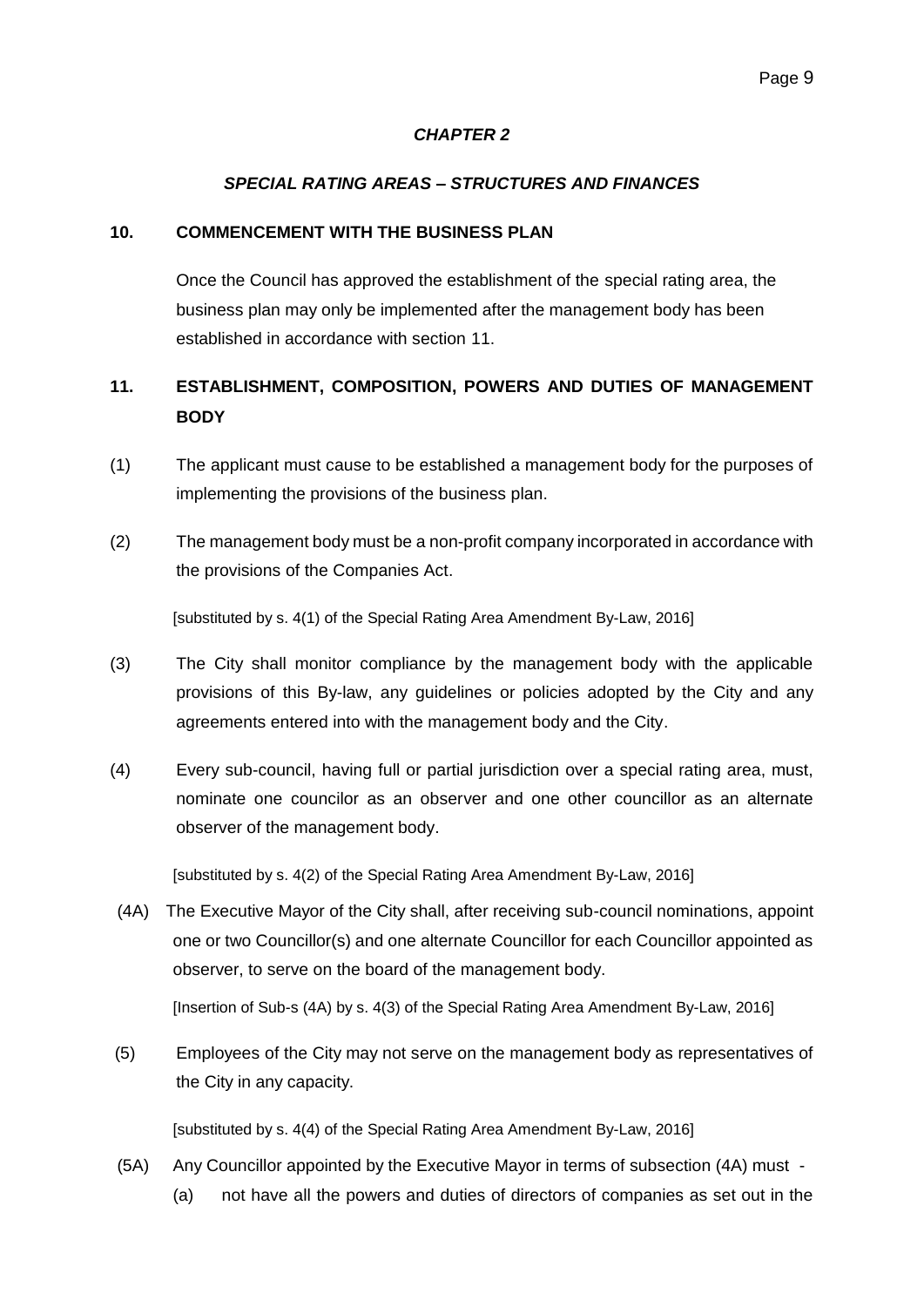Companies Act and the memorandum of incorporation of the management body;

- (b) be deemed to have vacated their position should such observer no longer serve as a councillor and such observer shall be replaced in accordance with subsections (4) and (4A); and
- (c) not chair the board of the management body or any committee or sub-committee of the board.

[Insertion by s. 4(5) of the Special Rating Area Amendment By-Law, 2016]

- (6) Within two months after receipt of the first payment of the additional rate, the management body must begin carrying out the provisions of the business plan.
- (7) Within two months of the end of each financial year, the management body must provide the CFO with –
	- (a) its audited financial statements for the immediately preceding year;
- (8) Within three months after its Annual General Meeting, the management body must provide the relevant sub-council(s) with –
	- (a) its audited financial statements for the immediately preceding year; and
	- (b) an annual report on its progress in carrying out the provisions of the business plan in the preceding year to improve and upgrade the special rating area;

[substituted by s. 4(6) of the Special Rating Area Amendment By-Law, 2016]

(9) Within three months after its Special General Meeting, the management body of the newly established SRA must provide the relevant sub-council(s) with a progress report.".

[Insertion by s. 4(7) of the Special Rating Area Amendment By-Law, 2016]

#### **12. FINANCES**

- (1) The financial year of the management body must coincide with the financial year of the Council.
- (2) Where a special rating area has been determined, the Council must levy in accordance with the provisions of the Property Rates Act, a property rate in addition to the rates that it already charges on the owners of rateable property in the special rating area for the purposes of realising the business plan, provided that the Council may in terms of the Property Rates Act, Rates Policy, Credit Control and Debt Collection By-law and the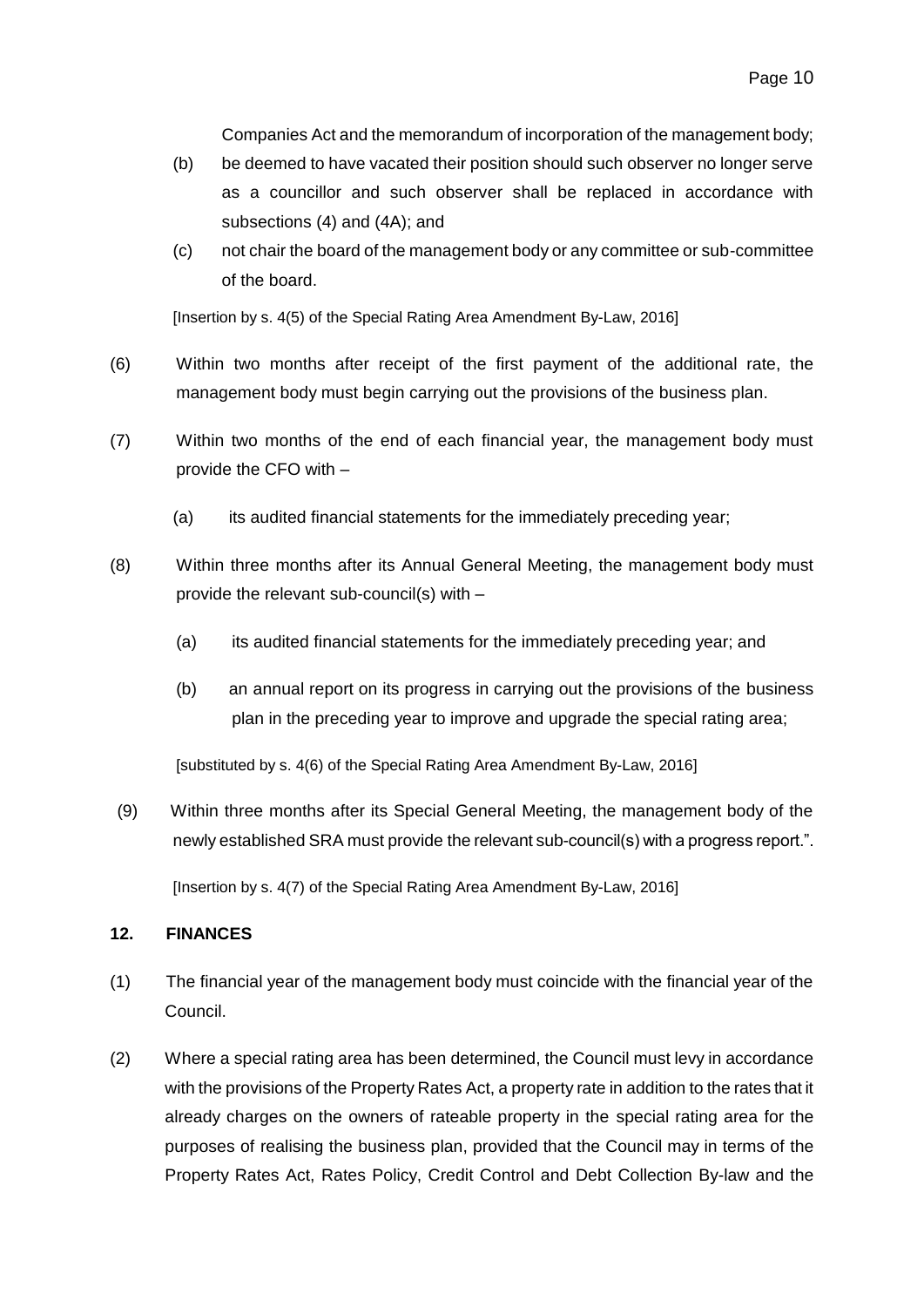Credit Control and Debt Collection Policy, exempt the indigent, senior citizens, disabled persons or any other category of residents.

- (3) When determining the additional rate referred to in subsection (2), the Council may give consideration to imposing differential additional rates on one or more of the categories set out in section 8 of the Property Rates Act.
- (4) The additional rate due in terms of this By-law is a debt due to the Council and is payable and must be collected in the same manner as other property rates imposed by the Council.
- (5) The Council may, for the purpose of carrying out the provisions of the business plan of the special rating area and subject to section 67 of the Local Government: Municipal Finance Management Act, 2003 (Act No. 56 of 2003), make payments to the management body of a special rating area."; and

[substituted by s. 5(1) of the Special Rating Area Amendment By-Law, 2016]

- (6) The payments contemplated in subsection (5) are conditional upon the conclusion of a finance agreement to be entered into between the Council and the relevant management body, and such agreement must regulate, among other things –
	- (a) the mechanisms and manner of payments; and
	- (b) terms on which payments to the relevant management body are to be made.

[substituted by s. 5(2) of the Special Rating Area Amendment By-Law, 2016]

- (7) Subject to the provisions of its memorandum of incorporation, the management body is entitled to raise its own funds through commercial activities, donations or any other lawful means.
- (8) The Council may, for the purposes of this By-law, determine and impose on the management body an administrative charge.

#### **13. THE ROLE OF THE CFO**

In addition to the other responsibilities and obligations of the CFO as set out elsewhere in this By-law, the CFO must -

(a) establish separate accounting and other record-keeping systems regarding the revenue generated by the additional rate and the improvement and upgrading of the special rating area;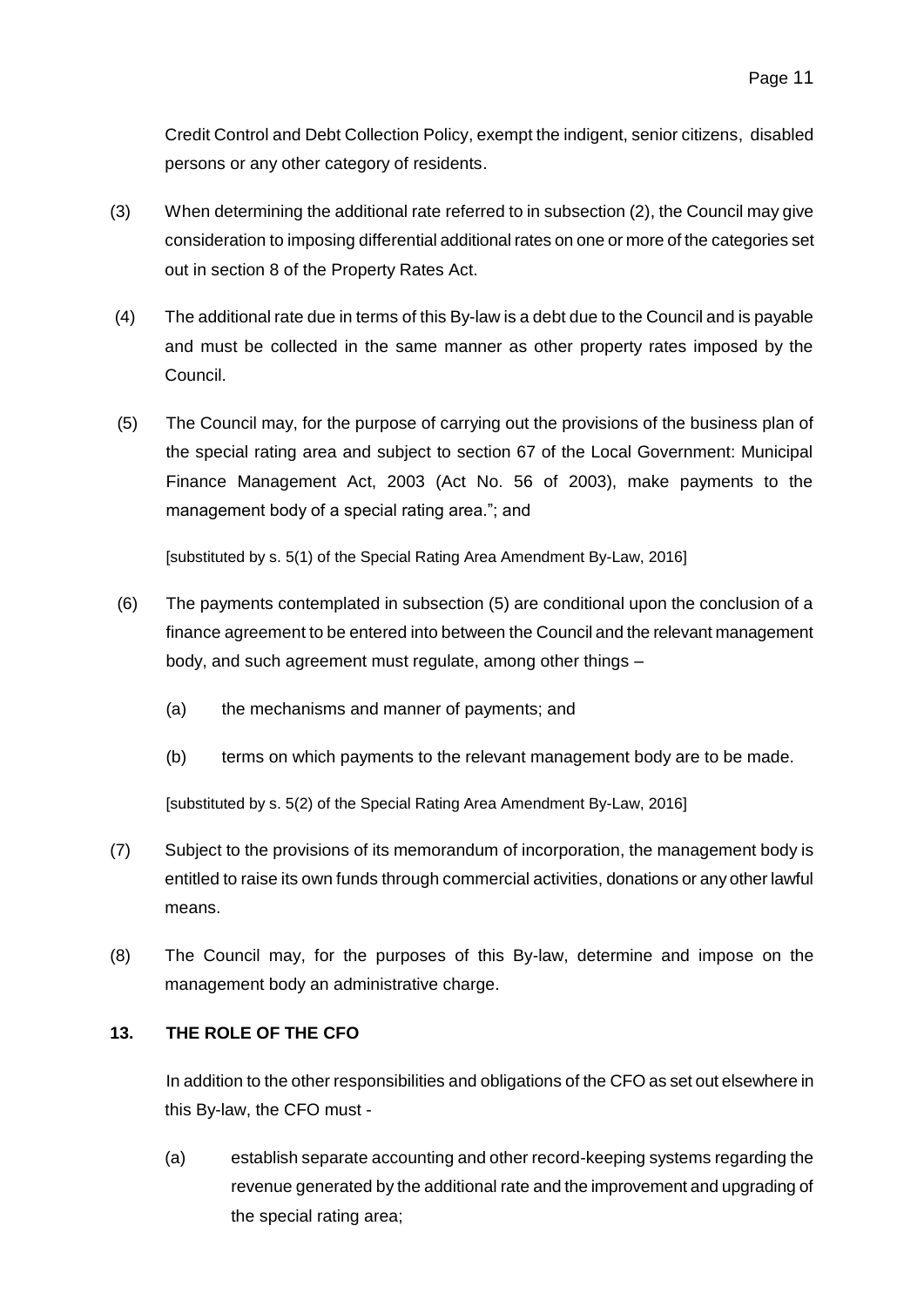(b) monitor compliance with the applicable legislation, including this By-law and the Policy.

[substituted by s. 6 of the Special Rating Area Amendment By-Law, 2016]

#### *CHAPTER 3*

#### *AMENDMENT TO THE BUSINESS PLAN AND EXTENSION OF THE SRA TERM*

#### **14. AMENDMENT TO THE BUSINESS PLAN**

- (1) The business plan, including the geographical boundaries of the special rating area, may be amended by the Council on written application by the management body at any time after the formation of the special rating area.
- (2) The Council may approve an application for an amendment referred to in subsection (1) where the Council considers it not likely to materially affect the rights or interests of any owner, provided that the Council may require the management body to cause a notice of the application for such amendment to be published as approved by the CFO.
- (3) The Council may only approve an amendment in terms of subsection (1), with the changes required by the context, in accordance with the provisions of Chapter 1, which the Council considers is likely to –
	- (a) materially affect the rights or interests of any person;
	- (b) affect the approved budget for the special rating area; or
	- (c) change the boundaries of the special rating area.
- (4) The Council may, for good reason, on written application by the management body, exempt the management body from complying with the provisions, or condone any noncompliance with any provisions, of Chapter 1.

#### **15. EXTENSION OF THE SRA TERM**

A management body must, if it elects to extend the term of the SRA for a further period, submit an application to the City for approval of extension of the term of the SRA, provided that –

(a) the extension of the SRA term may only be approved by the Council in accordance with the provisions of Chapter 1, with the changes required by the context, and the Council may, for good reason, on written application by the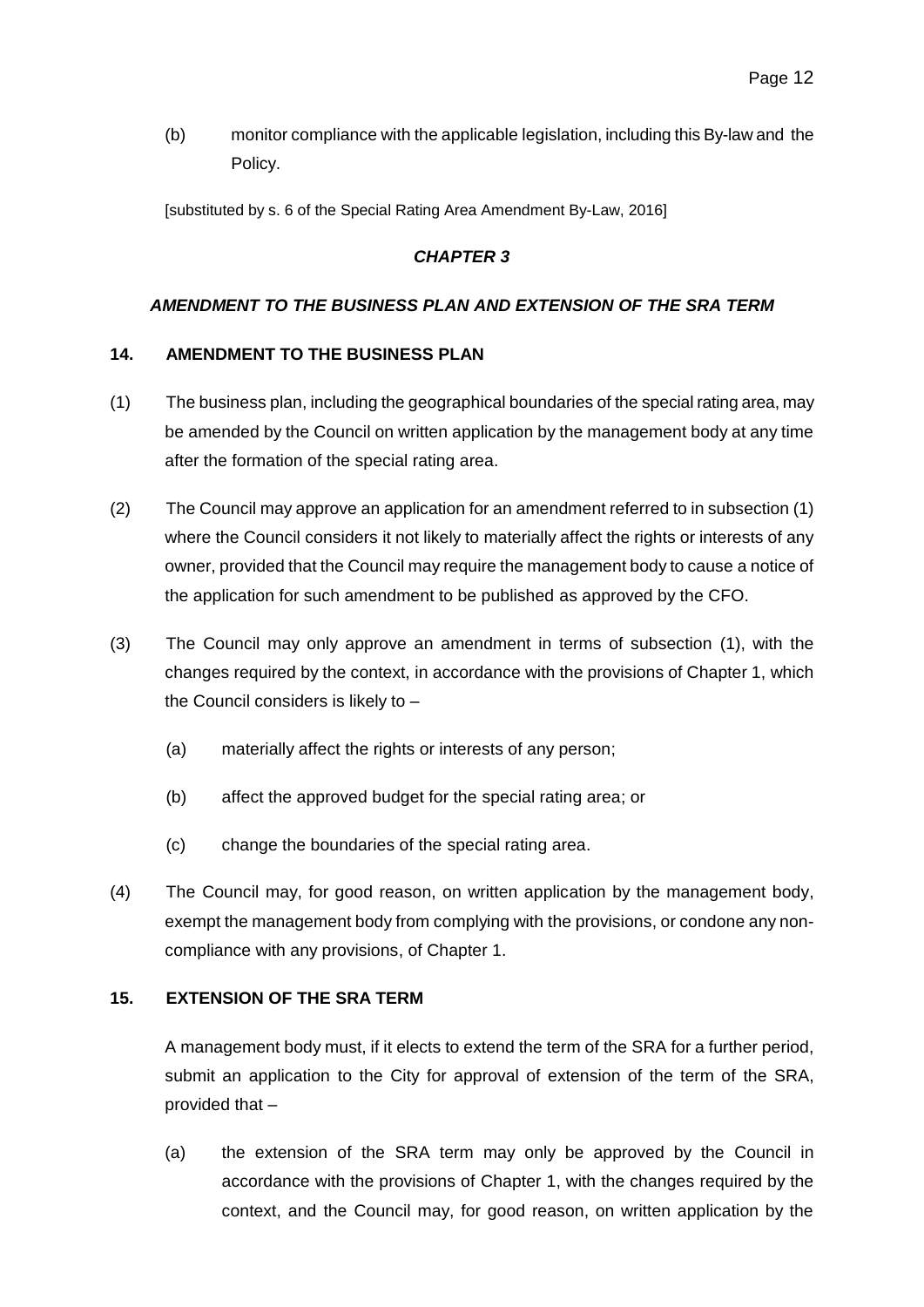management body, exempt the management body from complying, or condone any non-compliance, with any such provisions;

(b) the provisions of section 14 shall apply to any amendment of the business plan which has been extended in terms of this section.

[substituted by s. 7 of the Special Rating Area Amendment By-Law, 2016]

# *CHAPTER 4*

# *DISSOLUTION OF A SPECIAL RATING AREA*

### **16. DISSOLUTION**

- (1) The Council may dissolve a special rating area
	- (a) upon written application signed by the majority of owners within the boundaries of the special rating area who are liable for paying the additional rate; or
	- (b) for any good cause, after prior consultation by the CFO with the management body or the community.

[substituted by s. 8 of the Special Rating Area Amendment By-Law, 2016]

(2) Upon the winding up of a management body, the entire net value of the management body, including its net assets remaining after the satisfaction of all its liabilities, shall be disposed of in terms of the relevant provisions of the Companies Act and the memorandum of incorporation of the management body.

# *CHAPTER 5*

# *MISCELLANEOUS PROVISIONS*

# **17. TRANSITIONAL PROVISIONS**

- (1) Any Special Rating Area or City Improvement District determined or established, or deemed to have been determined or established in terms of the By-law referred to in section 18 shall be deemed to have been determined or established in terms of this By-law.
	- $(2)$  Any
		- (a) application initiated by an applicant, including a business plan prepared for such an application;